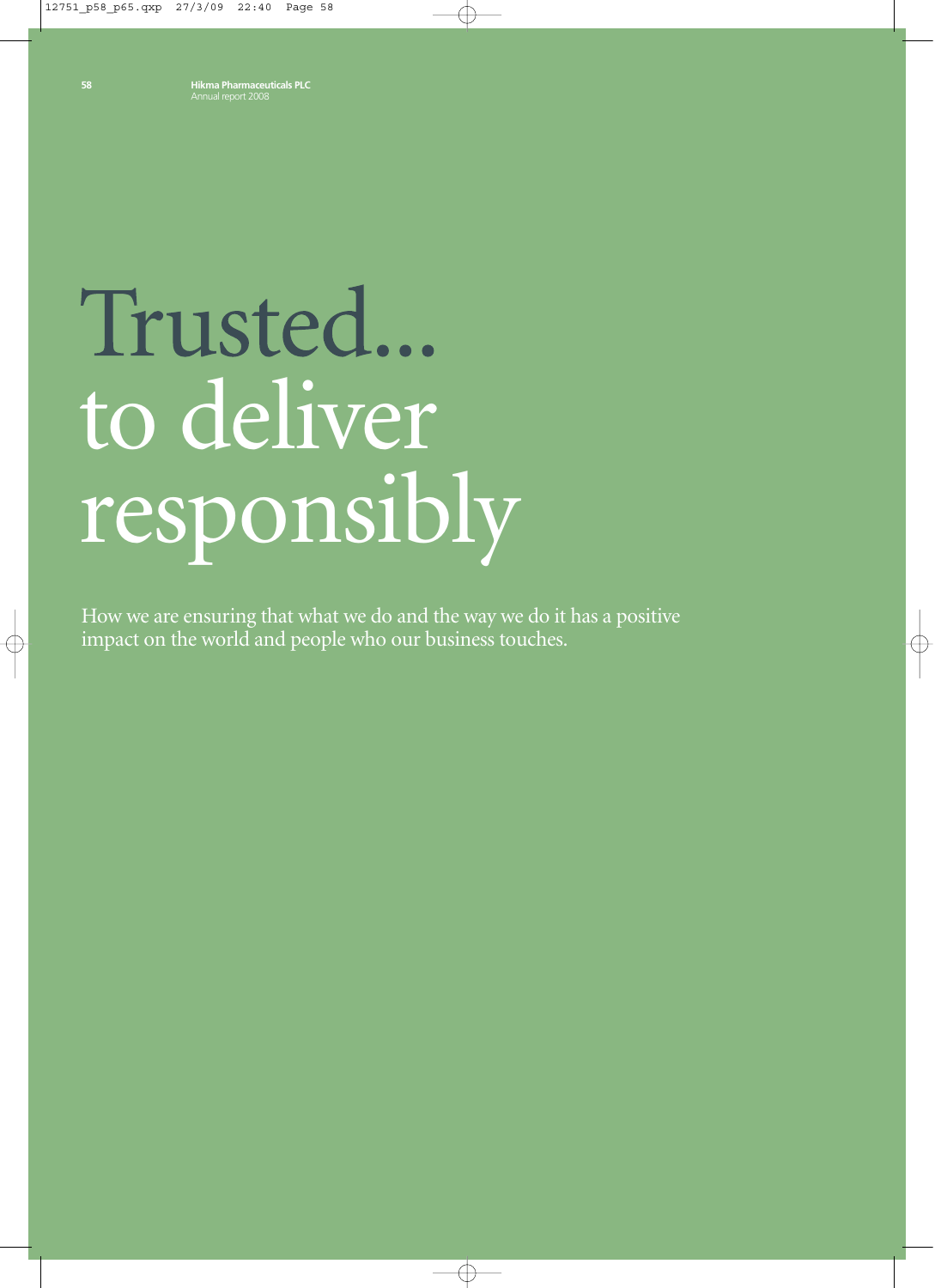# What we stand for We continue to align our desire to act responsibly with our strategic business objectives. Our core values remain:

Honesty, integrity and the highest ethical standards

A focus on quality in all aspects of our business

Dedication to the welfare and education of our employees

Investment in the communities in which we work

Care and preservation of our environment

Respect for all people, regardless of race, religion, gender or background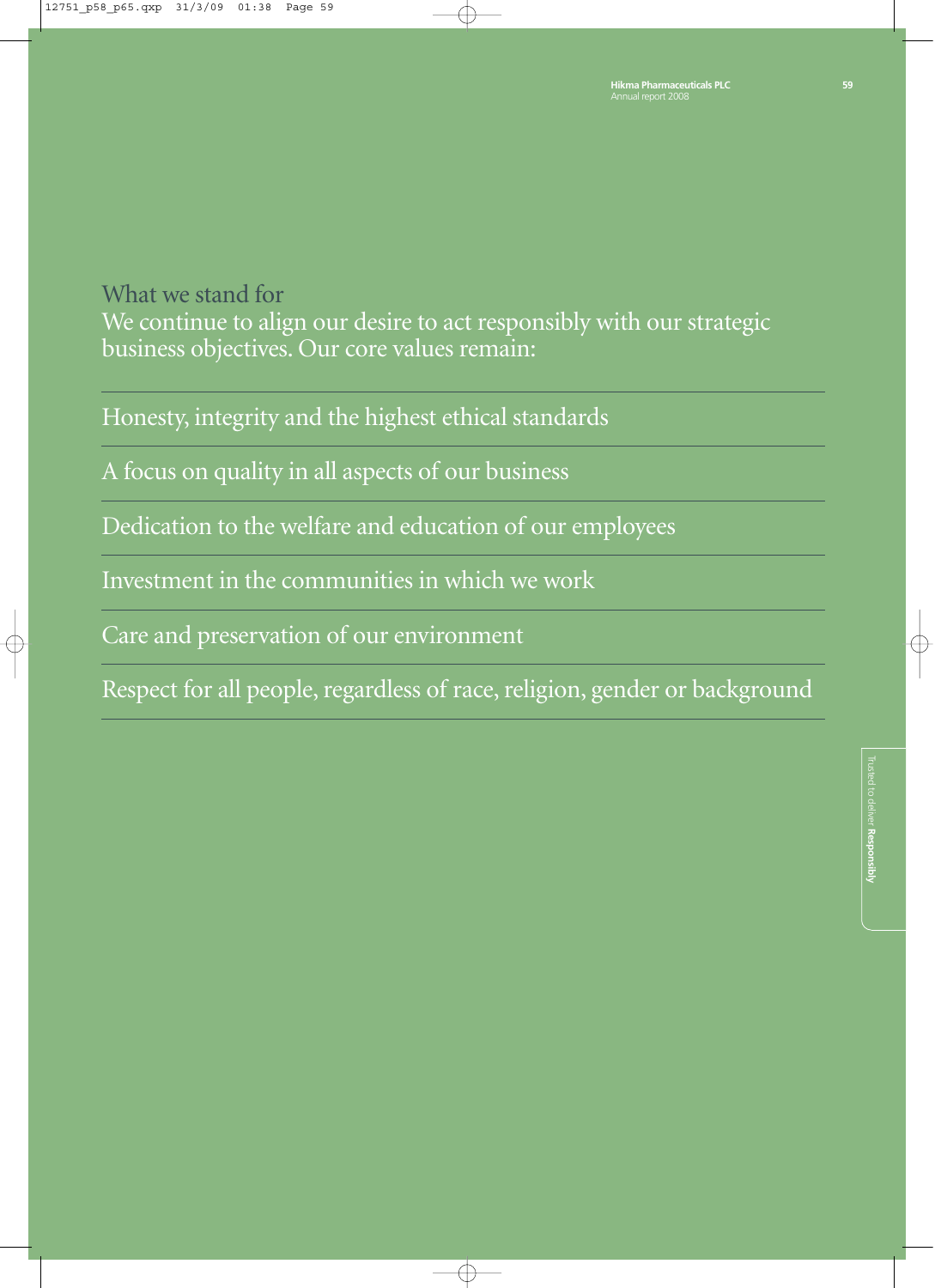# Corporate and social responsibility report The CSR programme we established in 2007 has continued apace, and is a key part of our strategic commitment to our core values.

#### Introduction

Acting responsibly has been a core value of Hikma since its foundation and a value we strive to bring to life in our day-to-day work. In 2008 we continued to formalise our CSR programme and reporting, and remained focused on working to integrate sustainable behaviour into our business.

This report demonstrates how we continue to extend our engagement with the communities in which we operate, support our people, develop our business practices, and improve awareness of how to minimise our impact on the environment. Acting responsibly exists at the core of the way Hikma does business, with the ultimate intention of improving the well-being of the patients using our products and building strong relationships with other stakeholders.

#### **Hikma responsibility structure**

| <b>Board of directors</b> |  |
|---------------------------|--|
| <b>Steering Committee</b> |  |
| <b>Working Committee</b>  |  |
| <b>CSR Champions</b>      |  |

"Responsibility has been one of Hikma's core values since its foundation in 1978."

**Number of CSR champions**



This year we have selected a number of champions at our plants in Egypt, APM (Jordan), Italy and Thymoorgan (Germany) and are seeking to raise awareness of the work the champions do in promoting the CSR agenda.

#### Aligning business and CSR

The year ended with a significant review of our CSR governance structure in line with our ongoing aim of embedding CSR throughout the Hikma group and driving the CSR programme from the Board and senior management, to operational functions. The changes seek to ensure that our CSR activities are consistently aligned with the Company's ongoing business objectives.

This new structure provides for a Board-level Steering Committee and an expanded Working Committee. The Steering Committee, is chaired by Hikma's Vice Chairman, and comprises an independent Non-Executive Director (Ronald Goode) the Corporate Vice President of Finance and the General Counsel. It is responsible for oversight of the Group's CSR activity, its strategic direction and implementation and reporting to the Board of Directors. The Working Committee is composed of key executives – covering VP Regional Operations, supply chain and finance – together with the Director of Investor Relations, the Director of Corporate Communication, and the Group CSR Manager.

These new committees will bring consideration of social, economic and environmental issues to a wider audience within Hikma, deliver implementation of CSR policies and practice throughout the Group and improve feedback from business units to ensure the continued relevance of the CSR programme. The committees have set goals for Hikma's 2009 CSR programme in the areas of reporting, the Hikma Volunteering Day and the appointment of CSR Champions.

In 2008 we saw increasing levels of activity from our CSR Champions. Based in six of Hikma's manufacturing units, the Champions play a critical role in implementing CSR practice within the operating units and attaining employee engagement for our growing number of initiatives. In early 2009 we appointed CSR Champions at our manufacturing sites in Egypt, APM (Jordan), Italy and Thymoorgan (Germany).

#### Reporting

We are guided by the Global Reporting Initiative's (GRI) G3 guidelines, in particular focusing on data gathering on:

community investments;

environmental impacts; and

employee and labour practices.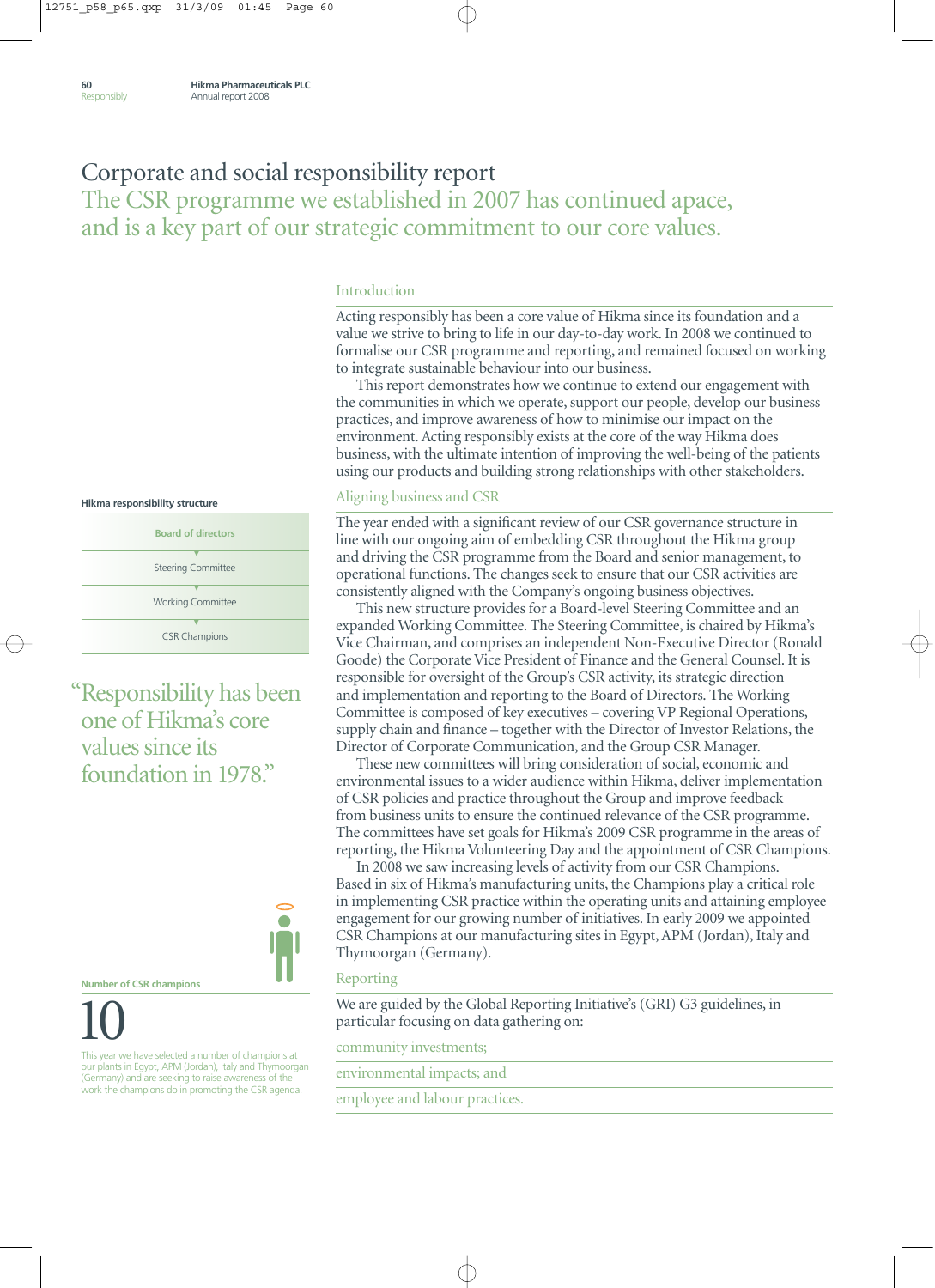#### **Community**

\$350,00

2008, we donated a total of \$350,000 to the King Abdullah Fund to fight poverty in Jordan.





The Company donated \$1,411,000 of medicines in 2008.



**Above:** For the first time in 2008 Hikma employees joined together for a volunteering day.

Through GRI reporting, we have started to identify performance improvements on some key metrics. Measurement of this data will not only help to identify the benefits derived in our targeted units but also to benchmark good performance between business units.

2008 was our second year of GRI data gathering. We saw improvements in both the quality and consistency of data gathered, but with only two data points available, establishing trends remains at a preliminary stage. During 2009 we will implement a dedicated software system to improve data gathering and analysis, to gain better and more consistent data and enable analysis of trends in our business.

We continue to review the need for additional indicators – for example, on emissions – to ensure that reporting is aligned with our overall business strategy.

#### People

We value our employees as our most important asset, ensuring that we recruit and retain the quality of people that distinguishes us from our competitors. We aim to be recognised as a leading employer and repay our employees' loyalty by investing in their future.

With our commitment to GMP (Good Manufacturing Processes), technical training has always been very strong across the business. GRI data has shown that non-GMP training represents approximately 25% of all training, helping us identify areas of need for further non-technical training. In 2009 this will include additional training for the CSR Champions and employee training on CSR Policies and the Code of Conduct. In 2008, we also continued our Continuing Education Scheme which supports employees in fully funded further education programmes.

We continue to focus on employee welfare. In November 2008, we celebrated World Diabetes Day, raising employee awareness by the distribution of posters throughout our business, e-mails to employees and hosting an internal lecture in Jordan. We also undertook a breast cancer awareness day, which alerted employees to issues and preventative screening, and have implemented a life insurance scheme for all employees in Algeria.

# Community: *A Core Value*

We remain resolute in our belief that investment in our communities brings benefit both to us and to those around us. This idea was embedded at the foundation of Hikma as a family-owned company. In many cases, our community involvement focuses on supporting young people with the aim of developing their professional skills, while at the same time providing a broader pool of talented recruits for Hikma.

We have continued to build our university partnerships by providing student scholarships. Following on from our 2007 acquisition in Egypt, 150 students from Egyptian universities were supported through cross-departmental training at Hikma. In 2008 we launched a collaboration with the German Jordanian University in Amman, whereby three students will receive six-month technical training scholarships at Hikma's German plant.

We continue to give significant donations both financial and in kind. In 2008, the total value of our community investments was US\$2,490,632. We also encourage employees to donate their time through volunteering to add capacity to the financial donations made by the Group.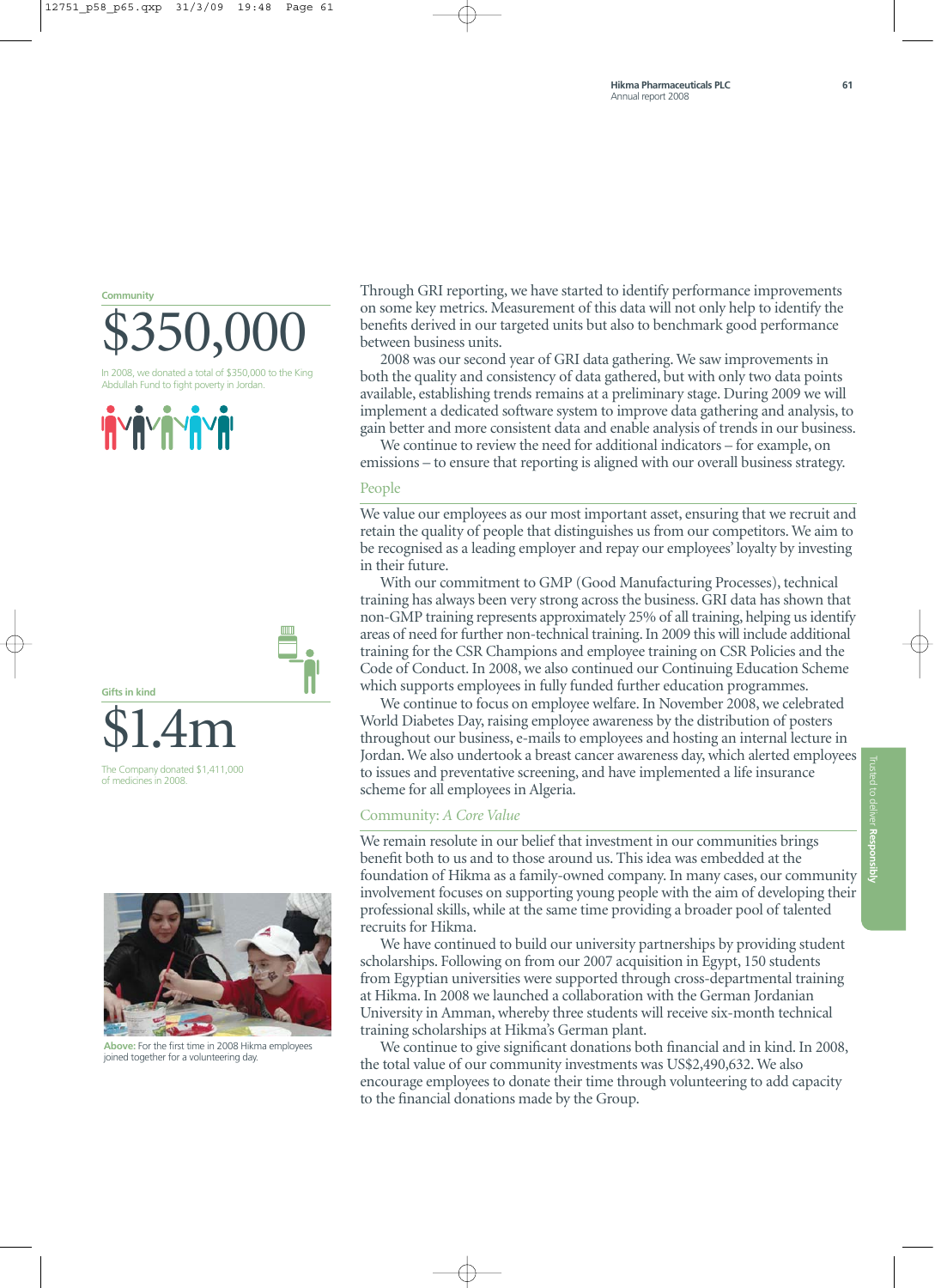**University Partnerships** Hikma has continued to build partnerships with universities in MENA, this enables students to engage in valuable work experience whilst encouraging future graduates to consider Hikma as an employer of choice.

HM

**ARGS**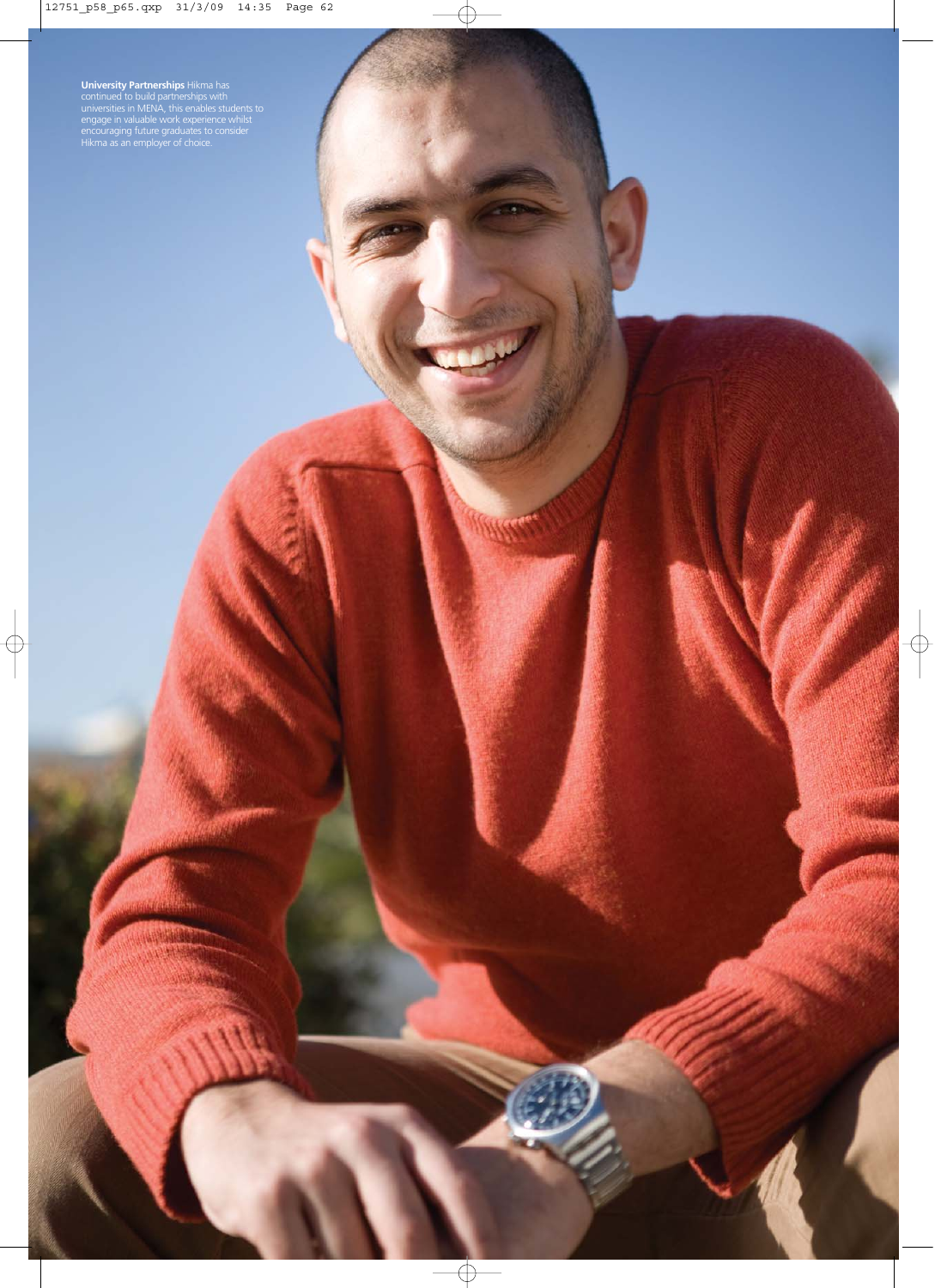# Corporate and social responsibility report continued



### Value of community investment \$2.49 million



We have chosen to focus our community support on helping those with cancer and diabetes, because of the increasing recognition of the effect of these diseases in MENA and in Hikma's developments in therapeutic areas. During the year we:

signed an agreement with the King Hussein Cancer Foundation in Jordan, providing US\$140,000 of funding which has helped with the reprinting of Cancer Awareness Booklets for public distribution.

introduced Hikma's breast cancer awareness day – with more than 50% of our employees being female, we chose to undertake this project to raise awareness and encourage dialogue around the risks that we face.

In April 2008 we undertook a group-wide Volunteering Day which focused on raising cancer awareness and supporting patients suffering from cancer. We encouraged employees across the business to spend one day giving their time, and 500 employees were involved in the projects. Activities ranged from assisting a field survey related to early detection of breast cancer, to spending the day at pediatric oncology hospital units with child cancer patients, to renovating and painting a cancer hospital ward.

We also continued to work with charities in our communities helping to fight poverty. In Jordan we:

sponsored an SOS Children's Village home. Our donation of US\$17,000 covered the costs of the home for 12 children.

donated US\$ 350,000 to the King Abdullah 2nd Fund to Fight Poverty, which supports the building of houses for underprivileged people in a number of locations in Jordan.

Hikma Algeria was the key sponsor for Algeria's first Scientific Forum on Health, Sport and Food, which brought together students for sporting events and provided advice on balanced nutrition and awareness-raising of diseases to which young people can be susceptible.

Finally, we continued to use our experience to influence business and social development in the Middle East. Hikma was a regional partner for the World Economic Forum Middle East summit in May and was invited to speak on the panel at sessions focused on identifying and building opportunities to improve the global competitiveness of businesses operating in the Middle East.

# Health and Safety

Hikma's dedication to quality extends across all areas of our business. It cannot be upheld without a continued commitment to providing a safe working environment and ensuring that the health and safety of our employees is given critical attention.

Following its development in 2007, 2008 brought the initial implementation of Hikma's Health and Safety Policy, which requires the appointment of an HSE supervisor in each business unit. In 2008 we saw the first appointments to this role, but fell short of our target of appointments in all main business units. The necessary additional appointments will be made during 2009. During 2008, many of our units implemented the necessary health and safety processes through the use of external HSE advisors. The process of employee education on the Group Health and Safety Policy, which was not fully realised in 2008, remains a key priority for 2009.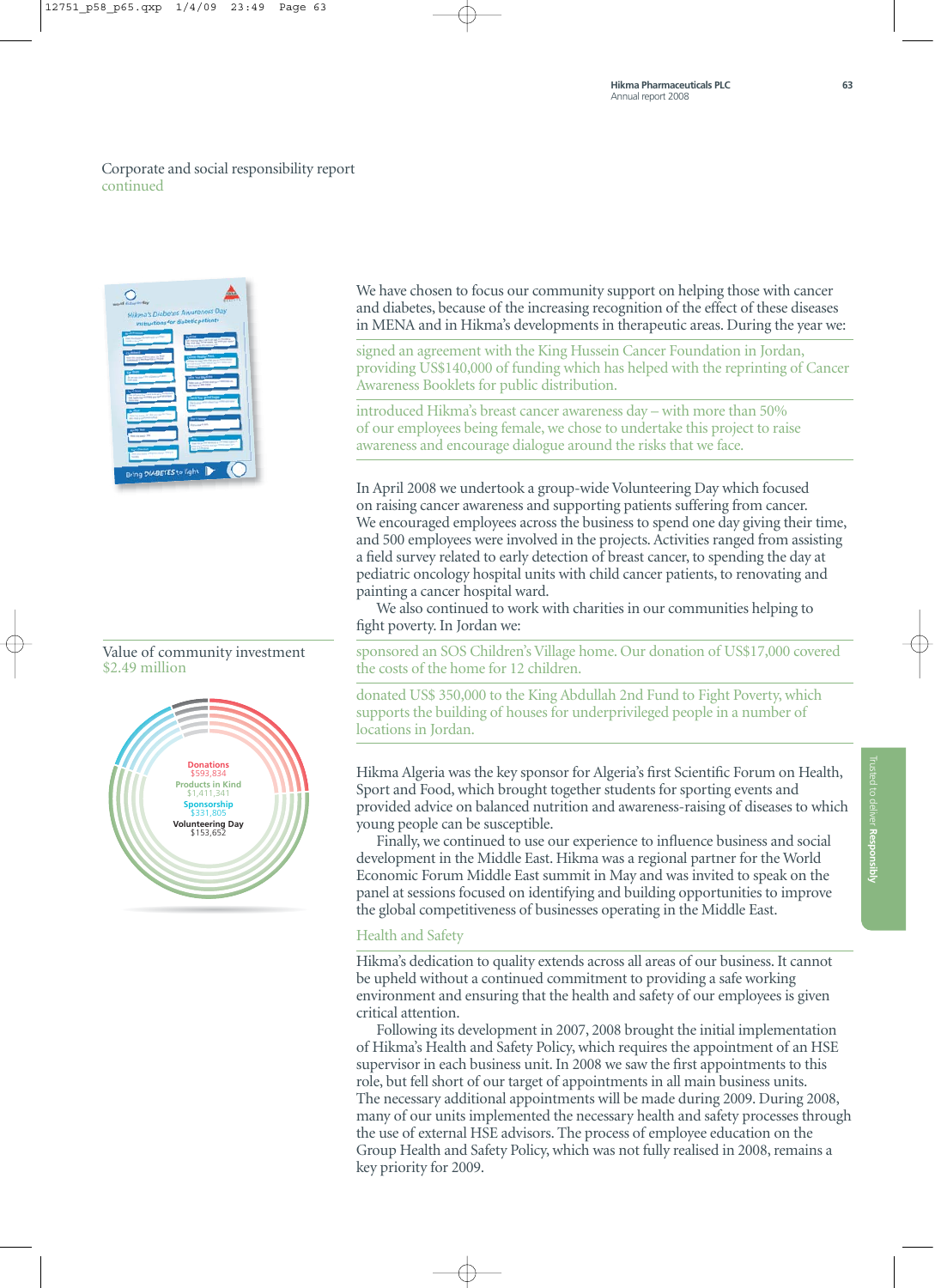Corporate and social responsibility report continued



**Environmental initiatives launched in 2008 Jordan:** Installed solar system for hot water. **US:** Overnight lighting procedures introduced.

**ISO 14001** Hikma Jordan and AMC Jordan plants achieved ISO 14001 certification in 2008.

"We aim to improve our performance by integrating our policies into all activities at all Hikma locations."

Nevertheless, our strong commitment to conducting our business within the Health and Safety Policy delivered results during the year. New health and safety initiatives developed during 2008 include the opening of a weekly health clinic at our Algerian factory. Attended by local GP, this enables all employees to be given an annual general health check.

We were also delighted to receive external recognition for our commitment to health and safety. Firstly this was gained through the award of the OHSAS 18001 certification at our AMC facility in Jordan, with the main Hikma Jordan facility also working towards this certification. Secondly, Hikma Jordan was granted the Award of Excellence in Health and Safety as the best private sector pharmaceutical company in Jordan, a prestigious award granted by the country's Social Security Corporation, the most comprehensive official body tracking occupational injuries in Jordan.

During 2008 we focused on the collection and analysis of GRI data on absenteeism and occupational injury rates to enable a clearer understanding for ongoing policy development. 2009 will see further emphasis on employee training on the Health and Safety Policy and target a zero level of occupational injuries across all business units.

### Environment

Our Environmental Policy states that we will manage our operations to minimise our impact on the environment where possible. Our critical priorities remain the reduction of:

energy consumption;

water usage; and

waste production.

We aim to improve our performance through integrating our Environmental Policy into all activities at Hikma, and our key performance metrics reflect these priorities.

A significant achievement during the year, incorporating all three of these areas, was the certification of our main Hikma Jordan and AMC Jordan manufacturing plants to ISO14001 standard.

# Energy consumption

GRI data collection has heightened awareness of energy usage and is helping us to identify ways to drive energy reduction across the units. New initiatives that have helped to reduce energy usage in 2008 include:

The installation of a solar system for hot water usage in Jordan – assessment is ongoing for Algeria and Portugal.

The calibration of the Hikma Jordan boiler system to reduce diesel consumption and reduce CO2 emissions.

Amending overnight lighting procedures at West-ward's warehouses in the US.

The use of low energy light bulbs in Saudi Arabia and Portugal.